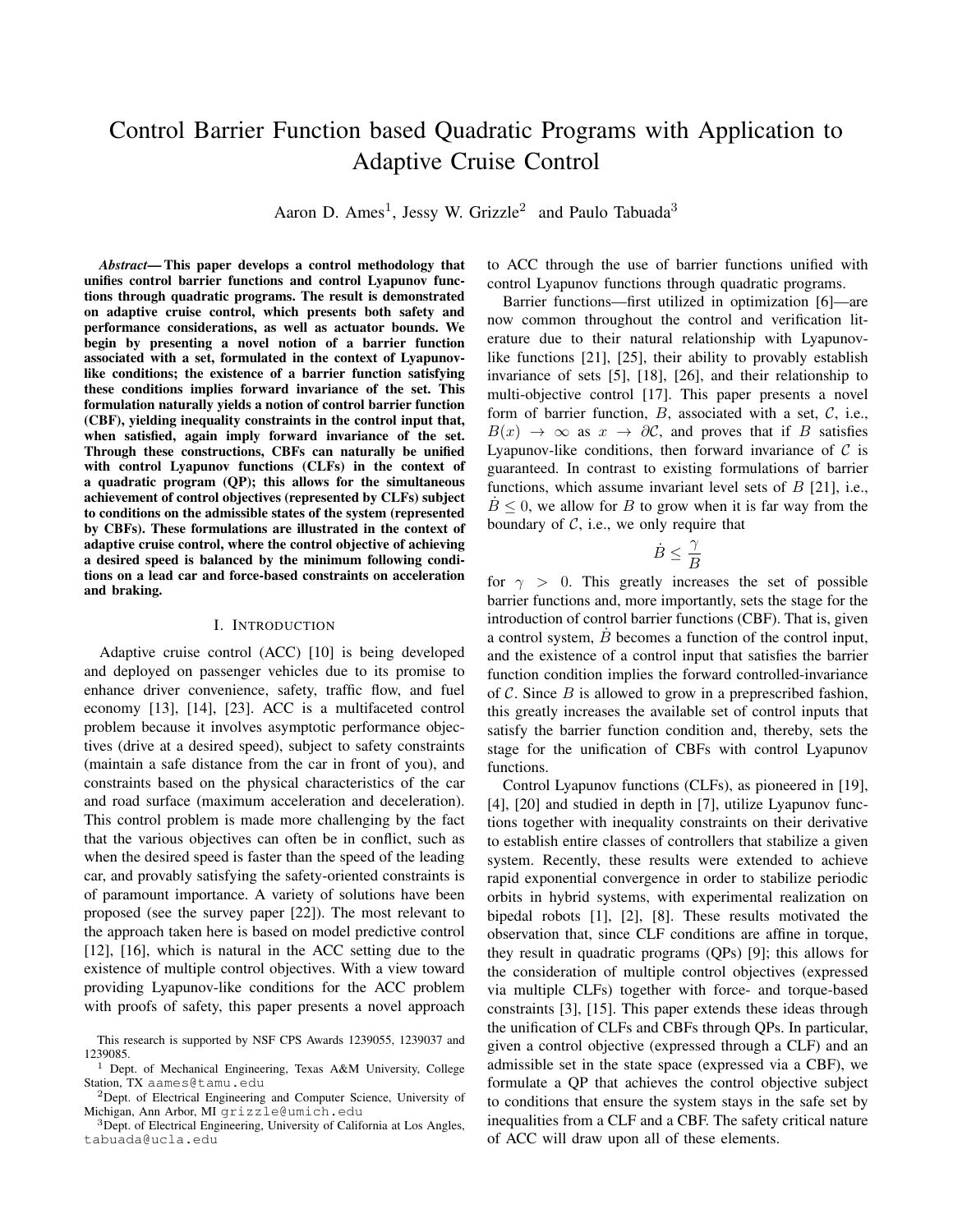#### II. CONTROL BARRIER FUNCTIONS

This section formulates a notion of *control Barrier functions (CBFs)*. Motivated by [21], we first present a novel reformulation of barrier functions, in a manner that is analogous (yet reciprocal) to how Lyapunov functions are used to establish exponential stability.

Consider a nonlinear system of the form:

$$
\dot{x} = f(x) \tag{1}
$$

for  $x \in \mathbb{R}^n$  with f assumed to be locally Lipschitz. Given a set  $C \subset \mathbb{R}^n$ , we determine conditions on functions B:  $C \rightarrow \mathbb{R}$  such that solutions of (1) are guaranteed to say in C. These conditions will motivate the formulation of control barrier functions.

# *A. Motivation*

Consider that solutions  $x(t)$  of (1) that are forward complete and suppose we have a set  $C$  for which we wish to verify that  $x(t) \in C$  for all  $t \geq 0$ . For simplicity, further suppose that

$$
\mathcal{C} = \{x \in \mathbb{R}^n : h(x) \ge 0\},\tag{2}
$$

$$
\partial \mathcal{C} = \{x \in \mathbb{R}^n : h(x) = 0\},\tag{3}
$$

$$
Int(\mathcal{C}) = \{x \in \mathbb{R}^n : h(x) > 0\},\tag{4}
$$

for a smooth (continuously differentiable) function  $h : \mathbb{R}^n \to$ R. Motivated by methods in optimization [6], consider the barrier function candidate:

$$
B(x) = -\log\left(\frac{h(x)}{1 + h(x)}\right). \tag{5}
$$

Note that this function satisfies the important properties:

$$
\inf_{x \in Int(\mathcal{C})} B(x) \ge 0, \qquad \lim_{x \to \partial \mathcal{C}} B(x) = \infty.
$$

The question then becomes: *what conditions should be imposed on B?* The conventional answer [21] has been to enforce  $\dot{B} \leq 0$ , but this may not be desirable since it will force invariance of sub-level sets of  $B$ ; in particular, it will not allow solutions to leave a sub-level sets even if they are still contained in  $C$ . In other words, this condition may be too strict. We therefore relax this condition to:

$$
\dot{B} \le \frac{\gamma}{B},\tag{6}
$$

where  $\gamma$  can be positive. This inequality allows for  $\dot{B}$  to grow when solutions are far way from the boundary of  $\mathcal{C}$ . As solutions approach the boundary, the rate of growth slows.

For (6) to be an acceptable condition, we need to verify that its satisfaction guarantees that solutions to  $(1)$  stay in  $\mathcal{C}$ . To see this, we note that viewing  $B$  as a function of  $h$  yields

$$
\dot{B}(h(x)) = \frac{\partial B}{\partial h}\dot{h} = -\frac{\dot{h}}{h + h^2}
$$

Therefore,  $(6)$  implies that the rate of change in h is bounded by:

$$
\dot{h} \ge \frac{\gamma (h+h^2)}{\log\left(\frac{h}{1+h}\right)}
$$

Utilizing the Comparison Lemma [11] implies that:

$$
h(x(t)) \ge \frac{1}{-1 + e^{\sqrt{2\gamma t + \log\left(\frac{h(x(0)) + 1}{h(x(0))}\right)^2}}}
$$

Therefore, if  $h(x(0)) > 0$ , i.e.,  $x(0) \in C$ , then  $h(x(t)) > 0$ for all  $t \geq 0$ , i.e.,  $x(t) \in \mathcal{C}$  for all  $t \geq 0$ .

#### *B. Barrier functions*

Based on the motivation presented, we wish to formulate a general notion of barrier functions that give the same guarantees in a general context.

*Definition 1:* For the dynamical system (1), a function  $B: \mathcal{C} \subset \mathbb{R}^n \to \mathbb{R}$  is a **barrier runction (BF)** for the set  $\mathcal{C}$ defined by (2)-(4) for a continuously differentiable function  $h : \mathbb{R}^n \to \mathbb{R}$  if there exist locally Lipschitz class K functions  $\alpha_1, \alpha_2, \alpha_3$  such that, for all  $x \in \text{Int}(\mathcal{C}),$ 

$$
\frac{1}{\alpha_1(h(x))} \le B(x) \le \frac{1}{\alpha_2(h(x))} \tag{7}
$$

$$
\dot{B}(x) \le \alpha_3(h(x)).\tag{8}
$$

The motivation for the conditions on barrier functions is the following: Condition (7) implies that the barrier function B essentially behaves like the function  $\frac{1}{\alpha(h(x))}$  for  $\alpha$  a class  $K$  function which satisfies the essential conditions:

$$
\inf_{x \in \text{Int}(\mathcal{C})} \frac{1}{\alpha(h(x))} \ge 0, \qquad \lim_{x \to \partial \mathcal{C}} \frac{1}{\alpha(h(x))} = \infty.
$$

Moreover, the condition on  $\dot{B}$  in (8) allows for B to grow quickly when solutions are far away from  $\partial \mathcal{C}$ , with this growth approaching zero as solutions approach ∂C.

Main result. The notion of barrier functions introduced allows us to state the main result of this paper. First, we note that since (1) is assumed to be locally Lipschitz, for any initial condition  $x_0 \in \mathbb{R}^n$  there exists a maximum time interval  $I(x_0) = [0, \tau_{\text{max}})$  such that  $x(t)$  is the unique solution to (1) on  $I(x_0)$ ; in the case when f is forward complete,  $\tau_{\text{max}} = \infty$ . The set C is *forward invariant* if for every  $x \in \mathcal{C}$ ,  $x(t) \in \mathcal{C}$  for all  $t \in I(x)$ .

*Theorem 1: Given a set*  $C \subset \mathbb{R}^n$  *defined by* (2)-(4)*, if there exists a barrier function*  $B: \mathcal{C} \to \mathbb{R}$ *, then*  $\mathcal{C}$  *is forward invariant.*

Before proving Theorem 1, it is necessary to establish the following Lemma:

*Lemma 1: Consider the dynamical system:*

$$
\dot{y} = \alpha \left(\frac{1}{y}\right), \qquad y(t_0) = y_0 \tag{9}
$$

*with*  $\alpha$  *a locally Lipschitz class* K *function. For all*  $y_0 \in$  $(0, \infty)$ *, the system has a unique solution defined for all*  $t \geq$  $t_0$  *and given by:* 

$$
y(t) = \frac{1}{\sigma\left(\frac{1}{y_0}, t - t_0\right)}\tag{10}
$$

*where*  $\sigma$  *is a class KL function.*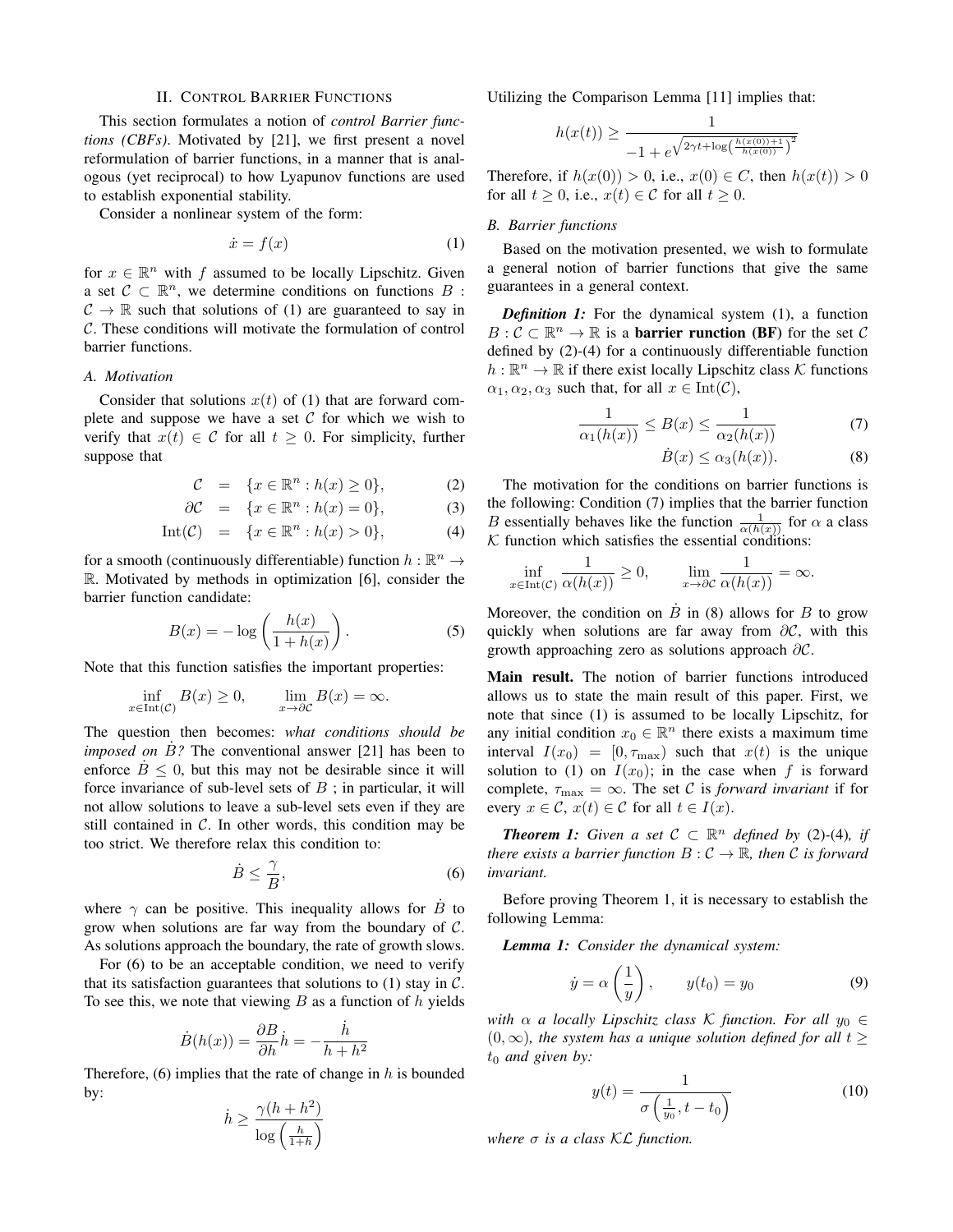*Proof:* Consider the change of variables  $z = \frac{1}{y}$ . Under this change of variables, the dynamical system  $(9)$  implies that:

$$
\dot{z} = -\frac{\dot{y}}{y^2} = -\frac{\alpha \left(\frac{1}{y}\right)}{y^2} = -\alpha(z)z^2 = -\bar{\alpha}(z).
$$

Since  $\alpha(z)$  is a class K function, it follows that  $\bar{\alpha}(z)$  =  $\alpha(z)z^2$  is a class K function. Therefore, by Lemma 4.4 of [11], it follows that

$$
z(t) = \sigma(z_0, t - t_0)
$$

with  $\sigma$  a class KL function. Converting back from z to y through  $y = \frac{1}{z}$  yields the solution  $y(t)$  given in (10).

We now have the necessary framework in which to prove Theorem 1.

*Proof:* Utilizing (7) and (8), we have that

$$
\dot{B} \le \alpha_3 \circ \alpha_2^{-1} \left( \frac{1}{B} \right) =: \alpha \left( \frac{1}{B} \right).
$$

Since the inverse of a class  $K$  function is a class  $K$  function, and the composition of class  $K$  functions is a class  $K$ function [11],  $\alpha := \alpha_3 \circ \alpha_2^{-1}$  is a class K function. By Lemma 1 coupled with the Comparison Lemma [11], we have that

$$
B(x(t)) \le \frac{1}{\sigma\left(\frac{1}{B(x(t_0))}, t - t_0\right)}
$$

for all  $t \in I(x(t_0))$ . This, coupled with the left inequality in (7), implies that

$$
\alpha_1^{-1}\left(\sigma\left(\frac{1}{B(x(t_0))}, t - t_0\right)\right) \le h(x(t))\tag{11}
$$

for all  $t \in I(x(t_0))$ . By the properties of K and KL functions, if  $x(t_0) \in \mathcal{C}$  and hence  $B(x(t_0)) > 0$  it follows from (11) that  $h(x(t)) > 0$  for all  $t \in I(x(t_0))$ . Therefore,  $x(t) \in \mathcal{C}$  for all  $t \in I(x(t_0))$  and thus  $\mathcal{C}$  is forward invariant.

Motivation revisited. We now have the framework to return to the motivating example considered in Section II-A. In particular, we note that the function considered in (5), subject to the conditions (6), is a Barrier Lyapunov function (by Definition 1), and therefore Theorem 1 establishes the invariance of the set  $C$  given in (2). This follows from the fact that

$$
\alpha(r) = \frac{1}{-\log\left(\frac{r}{1+r}\right)}
$$

is a class  $K$  function. Therefore, in Definition 1, we choose  $\alpha_1(r) = \alpha_2(r) = \alpha(r)$  and  $\alpha_3(r) = \gamma \alpha(r)$ .

Note that the log barrier function was chosen for motivation due to its use in optimization; yet, Definition 1 suggests a simpler class of barrier functions. In particular, if

$$
B(x) = \frac{1}{h(x)}\tag{12}
$$

satisfies (6) then B is a barrier function for C with  $\alpha_1(r)$  =  $\alpha_2(r) = r$  and  $\alpha_3(r) = \gamma r$ .

#### *C. Control Barrier Functions*

Utilizing the formulation of barrier functions presented, it is natural to extend these concepts to the case of control systems through the use of control barrier functions (CBFs). It is important to note that control barrier functions have been considered in the context of existing notions of barrier certificates [25]. The construction presented here differ due to the novel formulation of barrier functions, i.e., the condition that the barrier function is allowed to grow in a preprescribed fashion increases the available control inputs that satisfy the control barrier function condition. Ultimately, the true usefulness of this will be seen when CBFs are unified with control Lyapunov functions through quadratic programs.

Suppose that we have an affine control system:

$$
\dot{x} = f(x) + g(x)u \tag{13}
$$

with f and g locally Lipschitz,  $x \in \mathbb{R}^m$  and  $u \in U \subset \mathbb{R}^m$ . In the case when the natural dynamics of the system,  $\dot{x} = f(x)$ , do not stay in a set  $C$ , how can a controller be specified that will ensure containment in  $C$ ? This motivates the following:

*Definition 2:* Let  $C \subset \mathbb{R}^n$  be defined by (2)-(4) for a continuously differentiable function  $h : \mathbb{R}^n \to \mathbb{R}$ , then a function  $B: \mathcal{C} \to \mathbb{R}$  is a **control barrier function** (CBF) if there exist class K functions  $\alpha_1, \alpha_2$  and  $0 < \gamma$  such that

$$
\frac{1}{\alpha_1(\|x\|_{\partial C})} \le B(x) \le \frac{1}{\alpha_2(\|x\|_{\partial C})}
$$
(14)

$$
\inf_{u \in U} \left[ L_f B(x) + L_g B(x) u - \frac{\gamma}{B(x)} \right] \le 0 \tag{15}
$$

for all  $x \in \text{Int}(\mathcal{C})$ .

Given a CBF, we can consider all control values that satisfy (15):

$$
K_{\text{cbf}}(x) =
$$
  
\n
$$
\{u \in U : L_f B(x) + L_g B(x)u - \frac{\gamma}{B(x)} \le 0\},
$$
\n(16)

Considering control values in this set allows us to guarantee the forward invariance of  $\mathcal C$  via the following straightfoward application of Theorem 1:

*Corollary 1: Given a set*  $C \subset \mathbb{R}^n$  *defined by* (2)-(4) *with associated barrier function* B*, any Lipschitz continuous controller*  $u(x) \in K_{\text{cbf}}(x)$  *for the system* (13) *renders the set* C *forward invariant.*

# III. CONTROL LYAPUNOV FUNCTIONS AND QPS

This section gives a brief overview of exponentially stabilizing control Lyapunov functions in the context of nonlinear systems. This formulation naturally leads to a Quadratic Program that allows for the unification of control Lyapunov and control barrier functions.

We now suppose that the dynamics of the system can be stated as a nonlinear affine control system of the form:

$$
\begin{aligned} \n\dot{x} &= f(x, z) + g(x, z)u \\ \n\dot{z} &= q(x, z), \n\end{aligned} \tag{17}
$$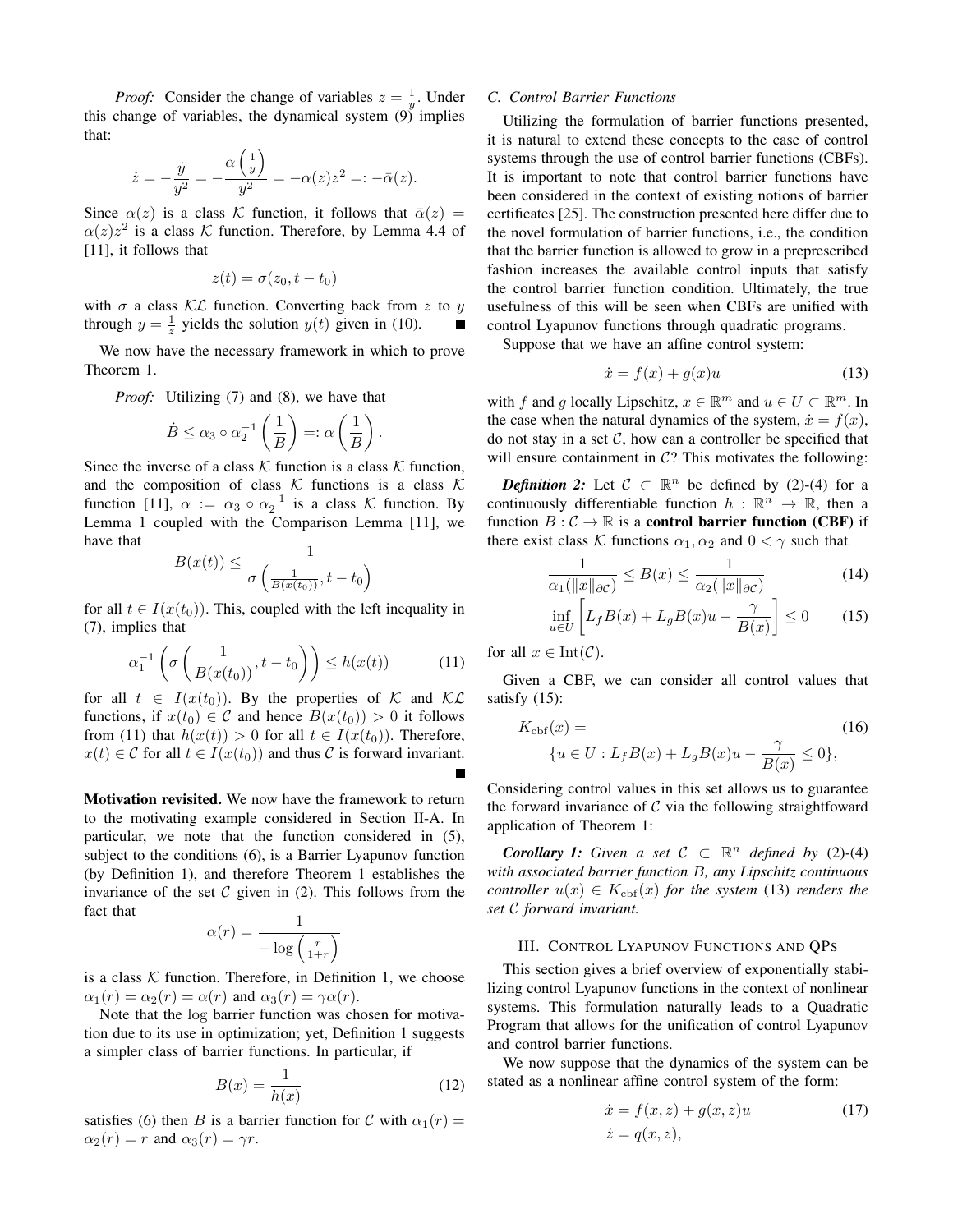where  $x \in X$  are controlled (or output) states,  $z \in Z$  are the uncontrolled states, and  $U$  is the set of admissible control values for u. In addition, we assume that  $f(0, z) = 0$ , i.e., that the zero dynamics surface Z defined by  $x = 0$  with dynamics given by  $\dot{z} = q(0, z)$  is invariant.

#### *A. Control Lyapunov Functions*

In this paper, we will focus on *exponentially stabilizing* control Lyapunov functions in order to motivate similar constructions in the case of barrier functions.

*Definition 3: A continuously differentiable function* V :  $X \to \mathbb{R}$  *is an* exponentially stabilizing control Lyapunov function (ES-CLF) *[1], [2] if there exist positive constants*  $c_1, c_2, c_3 > 0$  *such that* 

$$
c_1 \|x\|^2 \le V(x) \le c_2 \|x\|^2 \tag{18}
$$

$$
\inf_{u \in U} [L_f V(x, z) + L_g V(x, z)u + c_3 V(x)] \le 0 \tag{19}
$$

*for all*  $(x, z) \in X \times Z$ *.* 

Min-Norm Controller. The existence of a ES-CLF yields a family of controllers that exponentially stabilize the system to the zero dynamics [7], [20]. In particular, consider the set of control values:

$$
K_{\text{clf}}(x, z) =
$$
  
\n
$$
\{u \in U : L_f V(x, z) + L_g V(x, z)u + c_3 V(x) \le 0\}.
$$
\n(20)

It follows that for locally Lipschitz controllers  $u(x, z)$  satisfying:

$$
u(x, z) \in K_{\text{clf}}(x, z) \implies (21)
$$

$$
||x(t)|| \le \sqrt{\frac{c_2}{c_1}} e^{-\frac{c_3}{2}t} ||x(0)||.
$$

In addition, this yields specific feedback controllers, e.g., the min-norm controller:

$$
m(x, z) = \operatorname{argmin} \{ ||u|| : u \in K_{\text{clf}}(x, z) \}
$$
(22)  
=  $\operatorname{argmin} \{ ||u|| : \psi_0(x) + \psi_1^T(x)u \le 0 \}$ 

where

$$
\psi_0(x, z) = L_f V(x, z) + c_3 V(x, z)
$$
\n
$$
\psi_1(x, z) = L_g V(x, z)^T
$$
\n(23)

While controller  $m(x, z)$  that minimizes the control effort u can be stated in closed form as:

$$
m(x, z) = \begin{cases} -\frac{\psi_0(x, z)\psi_1(x, z)}{\psi_1(x, z)^T \psi_1(x, z)} & \text{if } \psi_0(x, z) > 0\\ 0 & \text{if } \psi_0(x, z) \le 0 \end{cases}
$$

it is important to note that this closed form solution is the solution to the quadratic program (QP):

$$
m(x, z) = \underset{u \in U}{\text{argmin}} \quad u^T u \tag{24}
$$

s.t. 
$$
\psi_0(x, z) + \psi_1^T(x, z)u \le 0
$$
 (CLF)

This formulation leads to a new class of controllers based upon CLF based QPs; these have been applied to locomotion and manipulation in bipedal robots [3], and have been utilized to experimentally achieve robotic walking [9], [8].

#### *B. Combining CLFs and BLCFs via QPs*

The advantage to the CLF and CBF formulations is that it allows for the unification of control objectives (represented by CLFs) that are regulated to give trajectories within desired sets (as dictated by CBFs).

Given a ES-CLF,  $V$ , and a CBF,  $B$ , they can be combined into a single controller through the use of a QP of the form:

$$
u^*(x, z) = \operatorname*{argmin}_{\mathbf{u} = \begin{bmatrix} u \\ \delta \end{bmatrix} \in \mathbb{R}^{m+1}} \frac{1}{2} \mathbf{u}^T H(x, z) \mathbf{u} + F(x, z)^T \mathbf{u}
$$
\n(CLF-CBF QP)

$$
\text{s.t.} \quad \psi_0(x, z) + \psi_1^T(x, z)u \le \delta \tag{CLF}
$$

$$
L_f B(x, z) + L_g B(x, z) u \le \frac{\gamma}{B(x, z)}
$$
 (CBF)

where here  $H(x, z) \in \mathbb{R}^{m+1 \times m+1}$  and  $F(x, z) \in \mathbb{R}^{m+1}$ are arbitrary cost functions, that can be chosen based upon desired (state based) weighting of the control inputs.

The form of the QP CLF-CBF QP together with Theorem 1, Corollary 1, and the results of [15] yields the following result:

*Theorem 2: Given a set*  $C \subset \mathbb{R}^n$  *defined by* (2)-(4) *with* B *an associated control barrier function, for any positive definite*  $H(x, z)$ *, the control law*  $u^*(x, z)$  *obtained by solving the QP* (CLF-CBF QP) *is Lipschitz continuous and renders the set* C *forward invariant.*

Note that the QP (CLF-CBF QP) is guaranteed to have a solution based on the fact that we are relaxing the control objective, expressed via V, through  $\delta$ . The consequence of this is that, while the set  $\mathcal C$  will be rendered forward invariant, the control objective may not necessarily be archived. Practically speaking, if the control objective and the barrier function do not conflict, they will be simultaneously achievable. This will be justified further in the context of the adaptive cruse control problem.

#### IV. ACC PROBLEM SETUP

The remainder of this paper will be devoted to considering the adaptive cruse control (ACC) problem in the context of CBFs. We begin by setting up the dynamics of the automobile based upon [10] and [14]. We begin with the point-mass model of a vehicle moving in a straight line. We assume the dynamics of the vehicle are given by the model:

$$
m\frac{dv}{dt} = F_w - F_r \tag{25}
$$

where m is the mass of the vehicle (in  $kg$ ), v is the velocity of the vehicle (in  $m/s$ ),  $F_w$  is the wheel force in Newtons and  $F_r$  is the aerodynamic drag, also referred to as the rolling resistance, again in Newtons. In this case, we will assume the empirical form of the rolling resistance given by:

$$
F_r = f_0 + f_1 v + f_2 v^2 \tag{26}
$$

where  $f_0$ ,  $f_1$  and  $f_2$  are determined empirically.

In the context of the simple formulation that will be presented here, we consider a second vehicle moving at a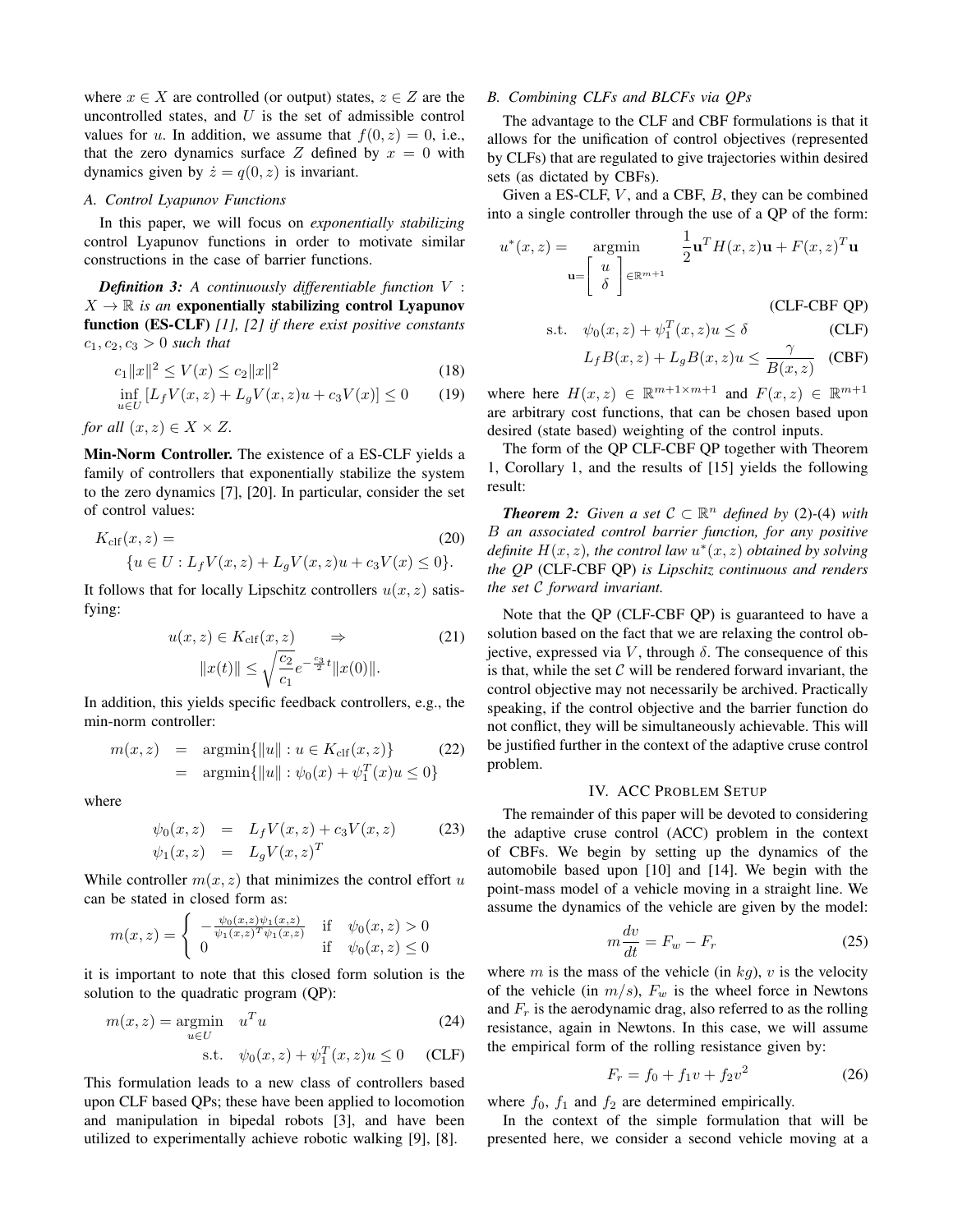constant speed,  $v_0$ . The distance between the vehicle that is being controlled at the second vehicle is given by:

$$
\frac{d}{dt}D = v_0 - v \tag{27}
$$

where  $v$  is governed by  $(25)$ .

The equations governing the system can be converted to an ODE. Let  $x = (x_1, x_2)$  with  $x_1$  the position of the vehicle and  $x_2 = \dot{x}_1$  the velocity. Define  $z = D$  to be the distance between the vehicle and the second vehicle traveling at a constant velocity. The dynamics of the system then become:

$$
\dot{x} = \underbrace{\begin{bmatrix} x_2 \\ -\frac{1}{m}F_r \end{bmatrix}}_{f(x,z)} + \underbrace{\begin{bmatrix} 0 \\ \frac{1}{m} \end{bmatrix}}_{g(x,z)} u
$$
\n
$$
\dot{z} = \underbrace{v_0 - x_2}_{q(x,z)},
$$
\n(28)

where  $u = F_w$  is the control input and  $F_r = f_0 + f_1 x_2 + f_2 x_2^2$ .

Given the simple model introduced, we now present a series of control objectives and constraints that are necessary in the context of ACC. These will be divided into three classes of constraints: hard control objectives, soft control objectives, and force constraints.

Hard Constraints: These represent constraints that must not be violated under any condition. For ACC, this is simply the constraint: *"keep a safe distance from the car in front of you"*. More concretely, there are numerous formulations of this concept including Time Headway and Time to Collision [24]. In the context of this paper, to start with a simple formulation, we will use the general rule stated in [24]: the minimum distance between two cars is "half the speedometer." This translates into the hard constraint (with  $D$  in  $m$ and v in  $km/hr$ ):

$$
D \ge \frac{v}{2}.\tag{HC1}
$$

Soft Constraints: In the context of adaptive cruise control, in the case when adequate headway is assured, the goal is to achieve a desired speed,  $v_d$ . Or in other words:

$$
Drive \t v - v_d \to 0. \t (SC1)
$$

This translates into a soft constraint since this speed should only be achieved in the case when the hard constraints are satisfied.

Force Constraints: These constraints describe allowable wheel forces that are consistent with the driver convenience aspect of ACC; these are typically much less than the peak forces that can be generated by the car in emergency situations. Supposing that we do not want to accelerate or decelerate more than some fraction of  $g$ , we can write the constraints on acceleration and deceleration as an inequality:

$$
-c_d g \le \frac{F_w}{m} \le c_a g \tag{FC}
$$

where  $c_d$  is the factor of g for deceleration and  $c_a$  is the factor of  $q$  for acceleration. For example, it may be desirable to avoid accelerating and decelerating faster that 0.3g, in which case  $c_d = c_a = 0.3$ .

# V. FORMALLY ENCODING ACC CONSTRAINTS AS QPS

We now formulate hard constraints, soft constraints and force constraints as a Quadratic Program. This will be done through the conversion of hard and soft constraints into control Lyapunov functions (CLFs) and Control Barrier Functions (CBF). In addition, the force constraints will be utilized to construct an additional CBF that imply the satisfaction of force bounds. Finally, we will combine the constraints presented above to formulate a CLF-CBF based QP for ACC. Simulation results for the QP-based controller will be presented.

#### *A. Soft Constraints as Control Lyapunov functions (CLFs)*

We begin by formulating the soft constraint, speed regulation, as a CLF. The soft constraint (SC1) can be written as velocity based output:

$$
Dirive \t y(x, z) := x_2 - v_d \to 0. \t (SC1)
$$

It is easy to verify that this is a relative degree 1 output since:

$$
\dot{y} = \underbrace{-\frac{1}{m}F_r}_{L_f y} + \underbrace{\frac{1}{m}}_{L_g y} u
$$

Picking the control input

$$
u = \frac{1}{L_g y}(-L_f y + \mu) = F_r + m\mu
$$

results in

$$
\dot{y} = \mu.
$$

Therefore, picking the Lyapunov function candidate  $V(y)$  =  $y^2$ , expressed in terms of the output dynamics, yields:

$$
\dot{V}(y) = 2y\dot{y} = 2y\mu.
$$

and therefore

$$
\mu = -\frac{\varepsilon}{2}y \qquad \Rightarrow \qquad \dot{V}(y) = -\varepsilon V(y)
$$

The end result is that  $V$  is a ES-CLF in the output dynamics, with  $c_1 = c_2 = 1$  and  $c_3 = \varepsilon$ .

The trivial construction of  $V$  can also be used to motivate the conversion of the Lyapunov function back to the  $u$ dynamics of the system. In particular, we note that

$$
\dot{V}(y) = \underbrace{-\frac{2y}{m}F_r}_{L_fV} + \underbrace{\frac{2y}{m}}_{L_gV}u
$$

where  $F_r$  can be stated as a function of y via:

$$
F_r(y) = f_0 + f_1(y + v_d) + f_2(y + v_d)^2
$$

We need only verify that  $l$ 

$$
\inf_{u \in \mathbb{R}} \left[ L_f V(y) + L_g V(y) u + \varepsilon V(y) \right] \le 0
$$

<sup>1</sup>Note that we will first search for any control input  $u \in \mathbb{R}$ ; later, through the use of force constraints,  $u$  will be restricted to a subset of inputs.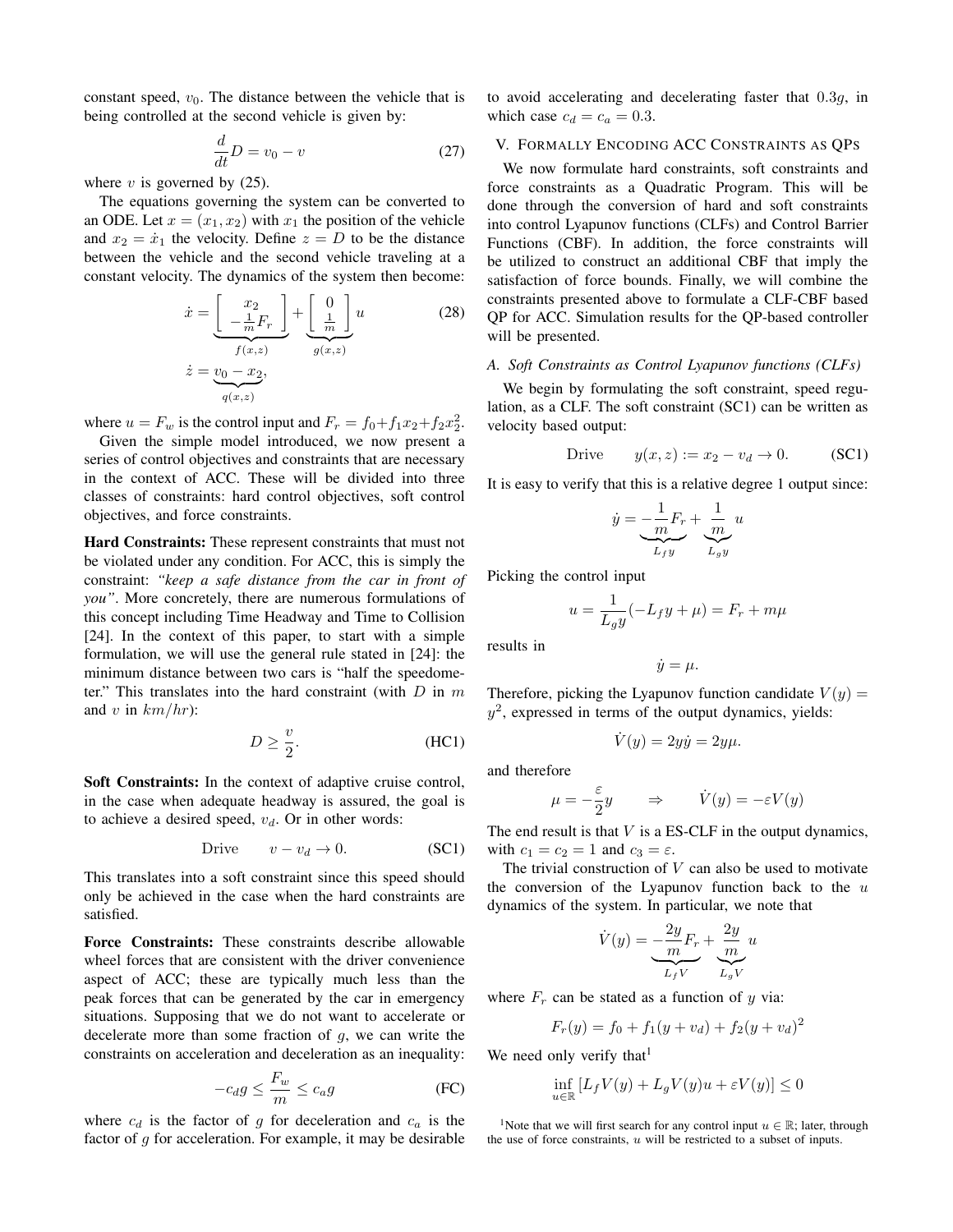but this holds since we can find a specific example of  $u \in \mathbb{R}$ for which it is satisfied. Namely,

$$
u = -\varepsilon \frac{m}{2}y + F_r(y).
$$

These constructions indicate that we have a valid ES- $CLF$  function  $V$ . Moreover, this function can be converted to constraints of the form (23) with

$$
\psi_0(y) = -\frac{2y}{m} F_r(y) + \varepsilon y^2 \tag{29}
$$
  

$$
\psi_1(y) = \frac{2y}{m}
$$

and converting back to the  $(x, z)$  dynamics (28) yields:

$$
\psi_0(x, z) = -\frac{2(x_2 - v_d)}{m} F_r(x) + \varepsilon (x_2 - v_d)^2
$$
  

$$
\psi_1(x, z) = \frac{2(x_2 - v_d)}{m}
$$
 (30)

Summary. The end result of these constructions is the final formal form of the soft constraint (SC1), stated as a CLF constraint:

$$
\psi_0(x, z) + \psi_1(x, z)u \le \delta_{sc} \tag{SC1-CLF}
$$

where  $\delta_{sc}$  is a relaxation factor for the soft constraint. Note that it is this relaxation factor that makes the constraint a soft constraint, i.e, setting  $\delta_{sc} = 0$  would make the constraint "hard" in that it would force exact exponential convergence at a rate of  $\varepsilon$ .

# *B. Hard Constraints as Control Barrier Functions (CBFs)*

The goal is to construct an inequality constraint that enforces the hard constraint (HC1). For this, we utilize barrier functions as introduced in Sect. II. In particular, (HC1) results in a constraint of the form:

$$
z \ge 1.8x_2 \tag{HC1}
$$

for the  $(x, z)$  dynamics (28); here, the factor of 1.8 is a result of converting units to  $m$  and  $s$ . Correspondingly, we consider the function  $h(x, z) = z - 1.8x_2$ , which yields the admissible set  $C$  as defined in (2)-(4). We choose the CBF candidate as  $B$  given in  $(5)$ . To verify that this is a valid CBF, we must verify that

$$
\inf_{u \in \mathbb{R}} \left[ L_f B(x, z) + L_g B(x, z) u - \frac{\gamma}{B(x, z)} \right] \le 0 \qquad (31)
$$

for  $(x, z) \in Int(\mathcal{C})$  and  $0 < \gamma$ . To establish (31), note that

$$
\dot{B}(x, z, u) = \underbrace{-\frac{1.8F_r(x) + m(v_0 - x_2)}{m(1 - 1.8x_2 + z)(-1.8x_2 + z)}}_{L_f B(x, z)} + \underbrace{\frac{1.8}{m(1 - 1.8x_2 + z)(-1.8x_2 + z)}}_{L_g B(x, z)} u
$$

For  $(x, z) \in Int(\mathcal{C})$ , it follows that  $1.8x_2 - z < 0$ . Therefore, the feedback control law

$$
u(x,z) = -\frac{1}{L_g B(x,z)} \left( L_f B(x,z) - \frac{\gamma}{B(x,z)} \right)
$$

provides a specific example of a  $u \in \mathbb{R}$  satisfying (31). As a result,  $B$  is a valid CBF.

Summary. The end result of these constructions is the final formal form of the hard constraint (HC1), stated as a CLF constraint:

$$
L_f B(x, z) + L_g B(x, z)u - \frac{\gamma}{B(x, z)} \le 0 \quad \text{(HCl-CBF)}
$$

Since this is a hard constraint, no relaxation is used, i.e., this constraint must always be satisfied.

# *C. Force Based Constraints*

The final set of constraints are the force constraints, i.e., (FC). These are easily encoded as inequality constraints via:

$$
u \le c_a mg \tag{FC1}
$$

$$
-u \le c_d mg \tag{FC2}
$$

where  $u = F_w$  is the wheel force, viewed as a control input.

Since it may be the case that these constraints will conflict with the torque values needed to satisfy the hard constraint (HC1-CBF), we introduce a force-based barrier function allowing the hard constraints and force constraints to be simultaneously satisfied. In particular, we seek a function  $h_F$ such that for all  $(x, z)$  satisfying  $h_F (x, z) \geq 0$ , there exists a trajectory of (28) satisfying (HC1-CBF) and the maximum braking limit in (FC2).

We consider the dynamics  $(25)$ , and drop the aerodynamic and rolling resistance terms (26), yielding

$$
m\dot{v} = u.\t\t(32)
$$

Under maximum braking,

$$
v(t+\tau) = v(t) - \tau c_d g \tag{33}
$$

and thus solving for T such that  $v(t + T) = v_0$  (following at the velocity of the lead car) yields

$$
T = \frac{v_0 - v(t)}{-c_d g}.
$$
\n
$$
(34)
$$

Substituting (33) and (34) into (27) gives

$$
D(t+T) = D(t) + \int_0^T \left[ v_0 - v(t+\tau) \right] d\tau \tag{35}
$$

$$
= D(t) + \int_0^T \left[ v_0 - v(t) + \tau c_d g \right] d\tau \tag{36}
$$

$$
=D(t) - \frac{1}{2} \frac{[v_0 - v(t)]^2}{c_d g} \tag{37}
$$

Hence, if the current headway is  $D(t)$ , the headway looking T seconds ahead, which is based on decelerating at the maximum rate to a following speed of  $v_0$ , is bounded by

$$
D(t+T) = D(t) - \frac{1}{2} \frac{[v_0 - v(t)]^2}{c_d g}.
$$
 (38)

Therefore, within the set

$$
\mathcal{C}_F = \{ (D, v) \mid D - \frac{1}{2} \frac{[v_0 - v]^2}{c_d g} \ge 1.8v \}
$$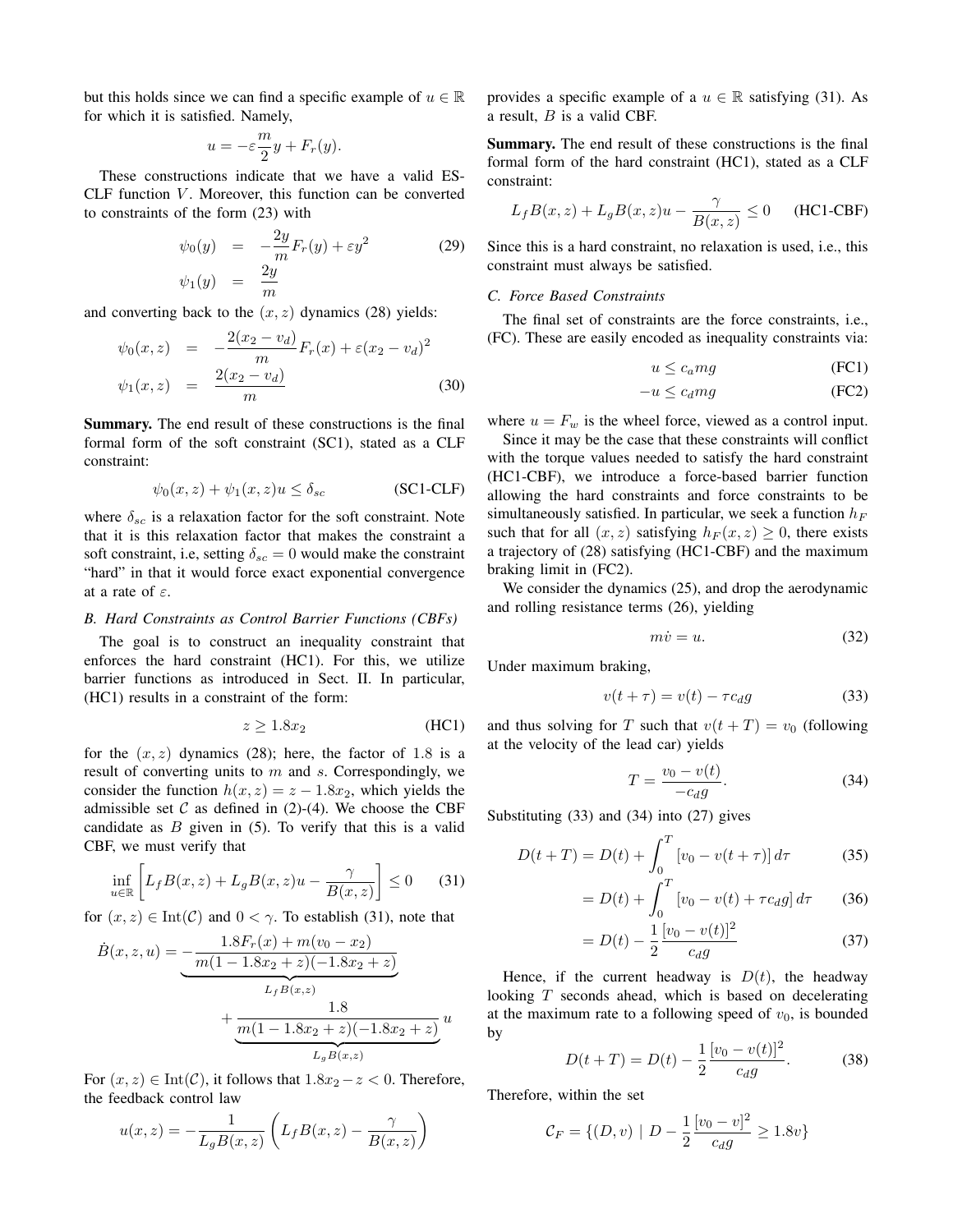the ACC-controlled car can always brake fast enough to maintain a half-speedometer headway using an allowed amount of deceleration.

Expressing the result in the coordinates  $(x, z)$ , the end result is the function:

$$
h_F(x,z) = -1.8x_2 - \frac{1}{2} \frac{(v_0 - x_2)^2}{c_d g} + z \tag{39}
$$

The superlevel set of this function defines the set  $\mathcal{C}_F$ , which yields a barrier function,  $B_F$ , utilizing (12).

Summary. The force based constraints are ultimatly expressed via constraints (FC1) and (FC2) together with the control barrier function condition:

$$
L_f B_F(x, z) + L_g B_F(x, z)u - \frac{1}{B_F(x, z)} \le 0
$$
 (FC3)

obtained from the force-based CBF  $B_F$ .

# *D. The ACC CLF-CBF based QP*

Motivated by the constructions in [3], this will be achieved by combining the above constraints in a way consistent with the aforementioned ACC objectives. In particular, the end result will be a CLF-CBF QP of the form:

$$
u^*(x, z) = \operatorname*{argmin}_{\mathbf{u} = \begin{bmatrix} u \\ \delta_{sc} \end{bmatrix} \in \mathbb{R}^2} \frac{1}{2} \mathbf{u}^T H_{\text{acc}} \mathbf{u} + F_{\text{acc}}^T \mathbf{u}
$$
\n(ACC QP)

$$
s.t. \quad A_{\text{clf}} \mathbf{u} \le b_{\text{clf}} \tag{CLF}
$$

$$
A_{\rm cbf} \mathbf{u} \le b_{\rm cbf} \qquad \text{(CBF)}
$$

$$
A_{\text{fcbf}} \mathbf{u} \le b_{\text{fcbf}} \qquad \text{(FCBF)}
$$
  

$$
A_{\text{fc}} \mathbf{u} \le b_{\text{fc}} \qquad \text{(CC)}
$$

The remainder of this section will be devoted to constructing the constraints and cost of this QP.

Inequality Constraints. The inequality constraints for (ACC QP) follow from the constraints constructed in the previous section. In particular, following from (SC1-CLF), we have:

$$
A_{\text{clf}} = [\psi_1(x, z) -1], b_{\text{clf}} = -\psi_0(x, z).
$$
 (40)

Following from (HC1-CBF), the hard constraints result in:

$$
A_{\text{cbf}} = \begin{bmatrix} L_g B(x, z) & 0 \end{bmatrix},
$$
  
\n
$$
b_{\text{cbf}} = -L_f B(x, z) + \frac{\gamma}{B(x, z)}.
$$
 (41)

Finally, the comfort constraints in (FC1) and (FC2) yield the final set of inequality constraints:

$$
A_{\rm cc} = \left[ \begin{array}{cc} 1 & 0 \\ -1 & 0 \end{array} \right], \qquad b_{\rm cc} = \left[ \begin{array}{c} c_a mg \\ c_d mg \end{array} \right], \tag{42}
$$

and (FC3) results in:

$$
A_{\text{fcbf}} = \begin{bmatrix} L_g B_F(x, z) & 0 \end{bmatrix},
$$
  
\n
$$
b_{\text{fcbf}} = -L_f B_F(x, z) + \frac{1}{B_F(x, z)}.
$$
 (43)

| Parameter     | Value | Units                      |
|---------------|-------|----------------------------|
| g             | 9.81  | $\frac{\frac{m}{s^2}}{kg}$ |
| m             | 1650  |                            |
| $f_{0}$       | 0.1   | $\overline{Newton}$        |
| $f_1$         | 5     | (Newton)(s)<br>$_{m}$      |
| $f_2$         | 0.25  | $(Newton)(s^2)$            |
| $v_d$         | 24    | $_{m}^{\rm m}$             |
| $v_0$         | 13.89 | $\frac{s}{m}$              |
| $\varepsilon$ | 10    | Unitless                   |
|               | 1     | Unitless                   |
| $c_a$         | 0.3   | Unitless                   |
| $c_d$         | 0.3   | Unitless                   |
| $p_{sc}$      | 1e    | Unitless                   |

TABLE I

TABLE OF PARAMETERS USED IN THE SIMULATION RESULTS.

Cost. The cost will be presented with a view toward achieving the control objective encoded in the CLF, i.e., achieving the desired speed, subject to balancing the relaxation factors that ensure solvability and continuity of the CLF-CBF QP. In particular, we note that the CLF was constructed by first partially linearizing the system via the relative 1 degree output. This was done through the relationship:

$$
u = F_r + m\mu
$$

As a result, the cost relative to this control will be chosen as  $\mu^T \mu$ , which yields the following function in u:

$$
\mu^{T} \mu = \frac{1}{m^{2}} \left( u^{T} u - 2u^{T} F_{r} + F_{r}^{2} \right).
$$

This can then be converted into a cost of the form given in (ACC QP) via:

$$
H_{\rm acc} = 2 \left[ \begin{array}{cc} \frac{1}{m^2} & 0\\ 0 & p_{sc} \end{array} \right], \ F_{\rm acc} = -2 \left[ \begin{array}{c} \frac{F_r}{m^2} \\ 0 \end{array} \right] \tag{44}
$$

Here  $p_{sc}$  is the penalty for the relaxation  $\delta_{sc}$ .

#### *E. Simulation Results*

Simulation results obtained by applying the QP controller are shown in Fig. 1. For these simulation results, the parameters given in Table I were used, and the system (28) is started from the initial condition  $(x_0, z_0) = (900, 20, 100)$ . In particular, two cases are considered:

*Case I:* In this case, the QP (ACC QP) is solved using only constraints (CLF) and (CBF) in order to mirror the QP (CLF-CBF QP) utilized in Theorem 2. In this case, the CBF constraint (CBF) implies the forward invariance of the set defined by the hard constraint encoding the "half the speedometer" rule (right plot of Fig. 1). The control objective, encoded through the CLF constraint, is achieved when it does not conflict with the hard constraint. This is evidenced by the fact that the speed converges exponentially to the desired speed,  $v_d$ , until the distance to the lead car becomes sufficiently small (left plot of Fig. 1); at this point, due to the CBF, the speed of the following car converges to the speed of the lead car,  $v_0$ , in order to maintain a safe following distance. Note that in this case, the force